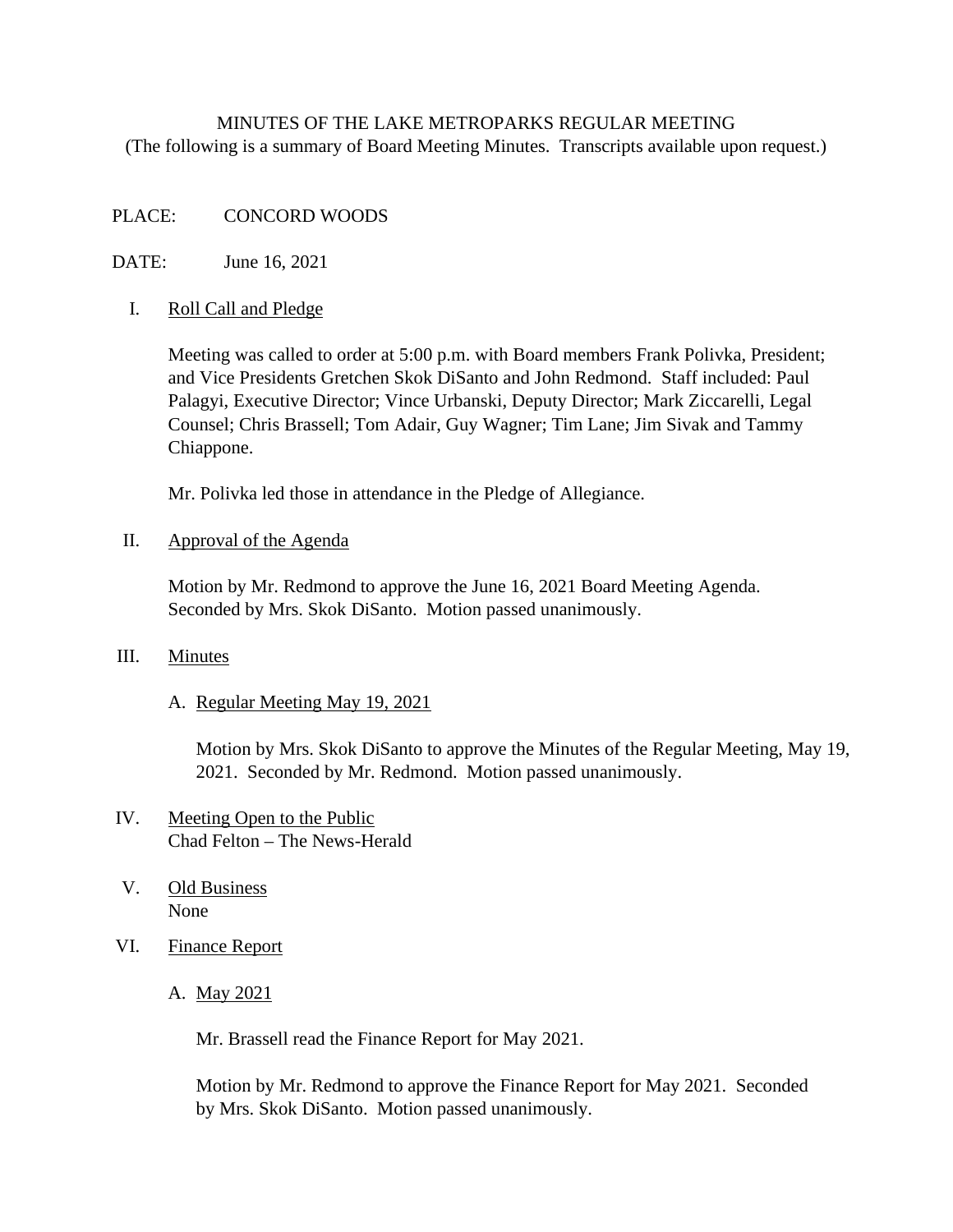## VII. New Business

# A. Other

# 1. Bid #2021-027, Environmental Learning Center Restroom Improvements

Mr. Palagyi explained Bid #2021-027, Environmental Learning Center Restroom Improvements.

Motion by Mrs. Skok DiSanto to approve Bid #2021-027, Environmental Learning Center Restroom Improvements in the amount of \$143,571.60 plus \$14,375.40 for unforeseen conditions for a total contract amount of \$157,947.00 to James Martin Contractor Services, LLC. Seconded by Mr. Redmond. Motion passed unanimously.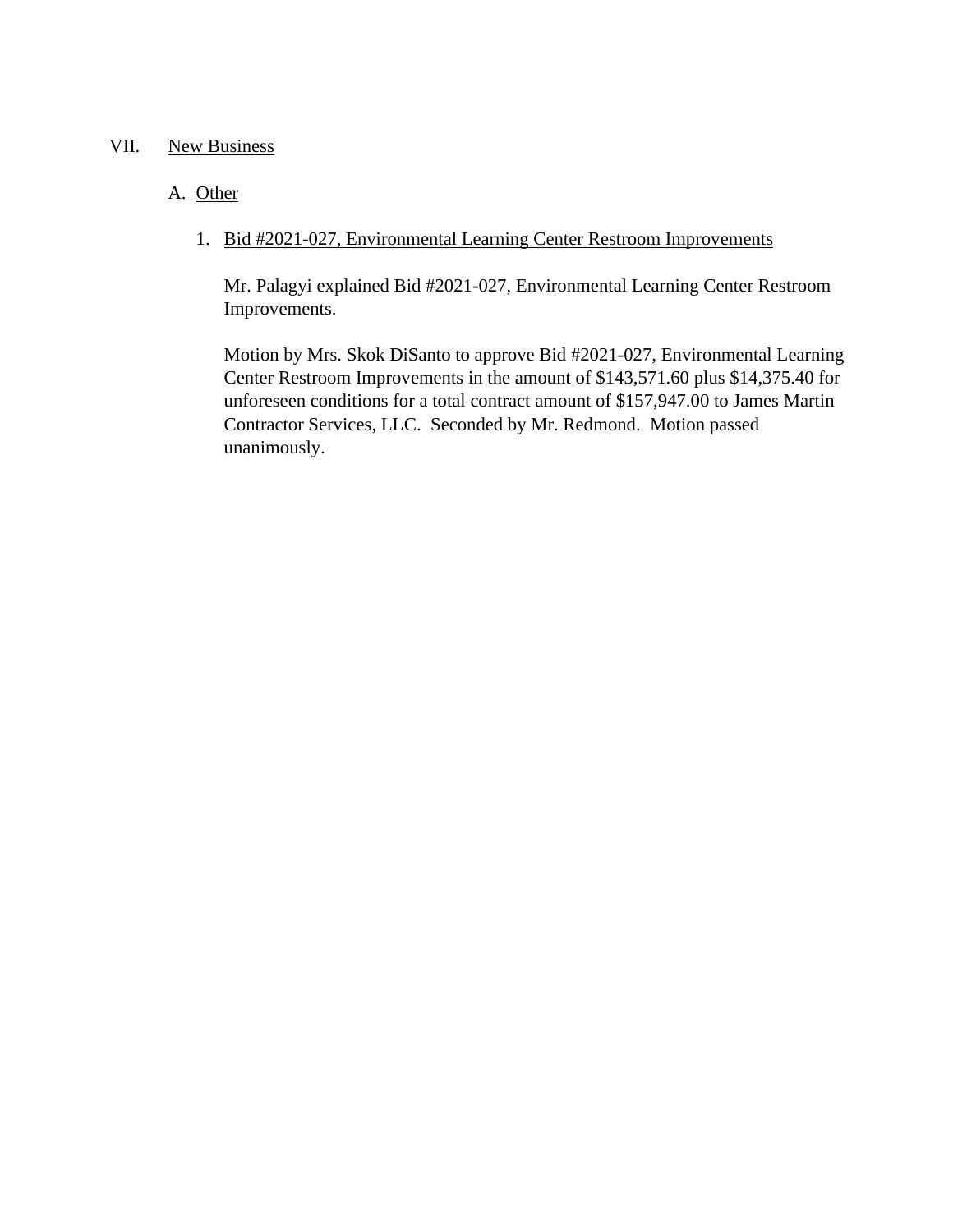

# **Environmental Learning Center Restroom Improvements REBID 2021-027**

| <b>Bid Opening: June 10, 2021</b><br>$2:00$ pm | James Martin<br><b>Contractor Services,</b><br>LLC | <b>Marut and Sons</b><br>Excavating, Inc. |
|------------------------------------------------|----------------------------------------------------|-------------------------------------------|
|                                                | Perry, OH                                          | Perry, OH                                 |
|                                                |                                                    |                                           |
|                                                |                                                    |                                           |
| Item 1- Lump Sum                               | \$143,571.60                                       | \$149,000.00                              |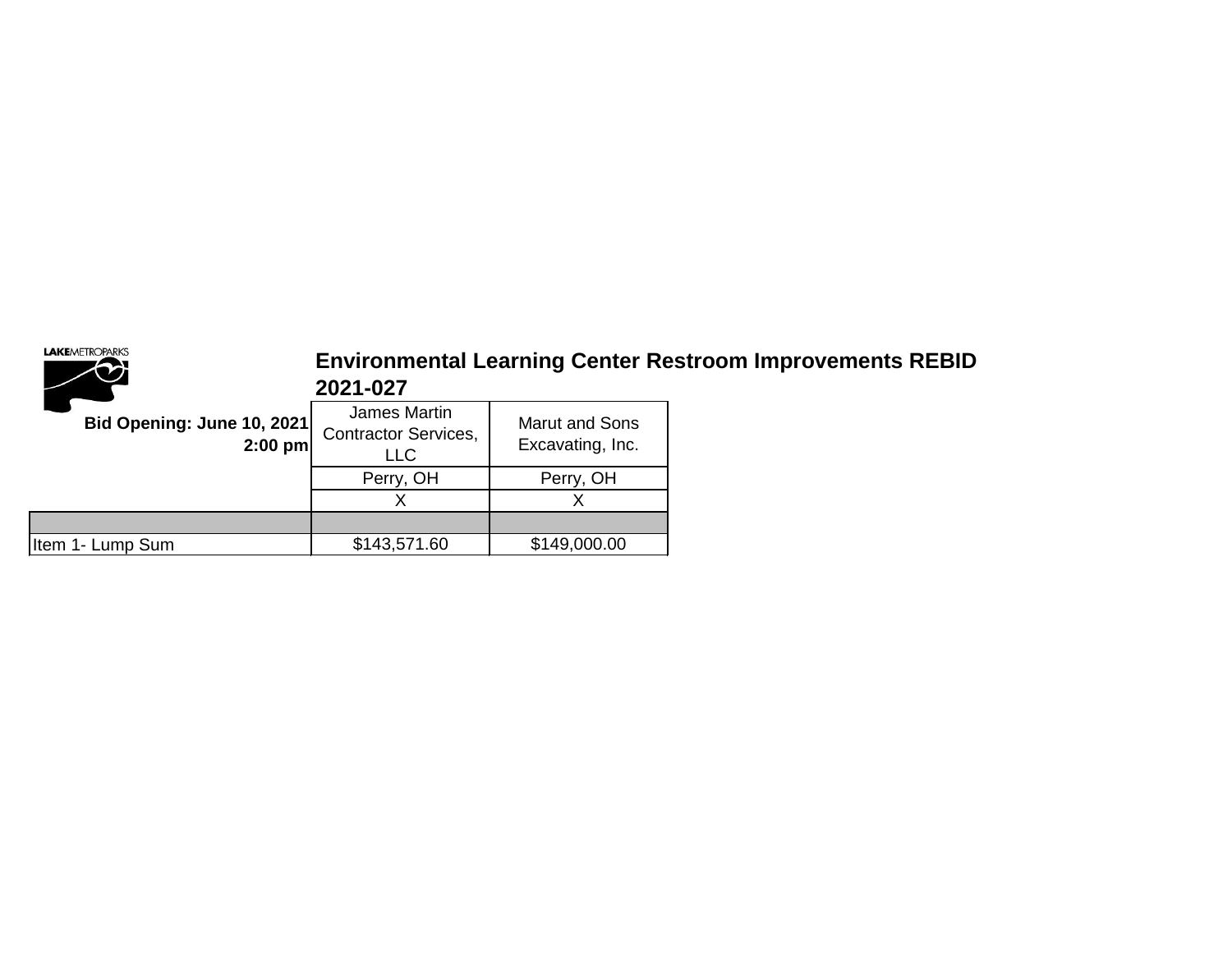## 2. Resolution 2021-018, Establishing 2022 Tax Budget

Mr. Brassell explained Resolution 2021-018, Establishing 2022 Tax Budget.

Motion by Mr. Redmond to approve Resolution 2021-018, Establishing 2022 Tax Budget. Seconded by Mrs. Skok DiSanto. Motion passed unanimously.

3. Resolution 2021-019, Auditor Certification, Levy

Mr. Palagyi explained Resolution 2021-019, Auditor Certification, Levy. Mr. Palagyi said that the next two resolutions are the first steps for the ballot in the fall. Mr. Palagyi said that this resolution will allow the auditor to certify the amounts to be collected.

Motion by Mrs. Skok DiSanto to approve Resolution 2021-019, Auditor Certification, Levy. Seconded by Mr. Redmond. Motion passed unanimously.

4. Resolution 2021-020, Ballot Language, Levy

Mr. Palagyi explained Resolution 2021-020, Ballot Language, Levy. Mr. Palagyi said that during its last levy campaign in 2012, Lake Metroparks pledged two things, not to ask for a levy increase for ten years and to increase access and improve amenities. Mr. Palagyi said we have kept those promises. Mr. Palagyi said this proposal is a renewal and additional levy; it will ask voters to consider renewing a 0.8 mill property tax levy and an additional 0.4 mill levy for a total of 1.2 mills. Mr. Palagyi said the 0.4 mill increase would cost property owners a little less than \$1.17 per month for every \$100,000 in property value.

Motion by Mr. Redmond to introduce Resolution 2021-020, Ballot Language, Levy. Seconded by Mrs. Skok DiSanto.

Motion by Mr. Redmond to table Resolution 2021-020, Ballot Language, Levy. Seconded by Mrs. Skok DiSanto. Motion passed unanimously.

#### VIII. Executive Director's Report

Mr. Palagyi said that we have finished Adventure Play at Jordon Creek Park. Mr. Adair said that we have seen a steady increase of visitors and that "the place was packed this week."

IX. Executive Session